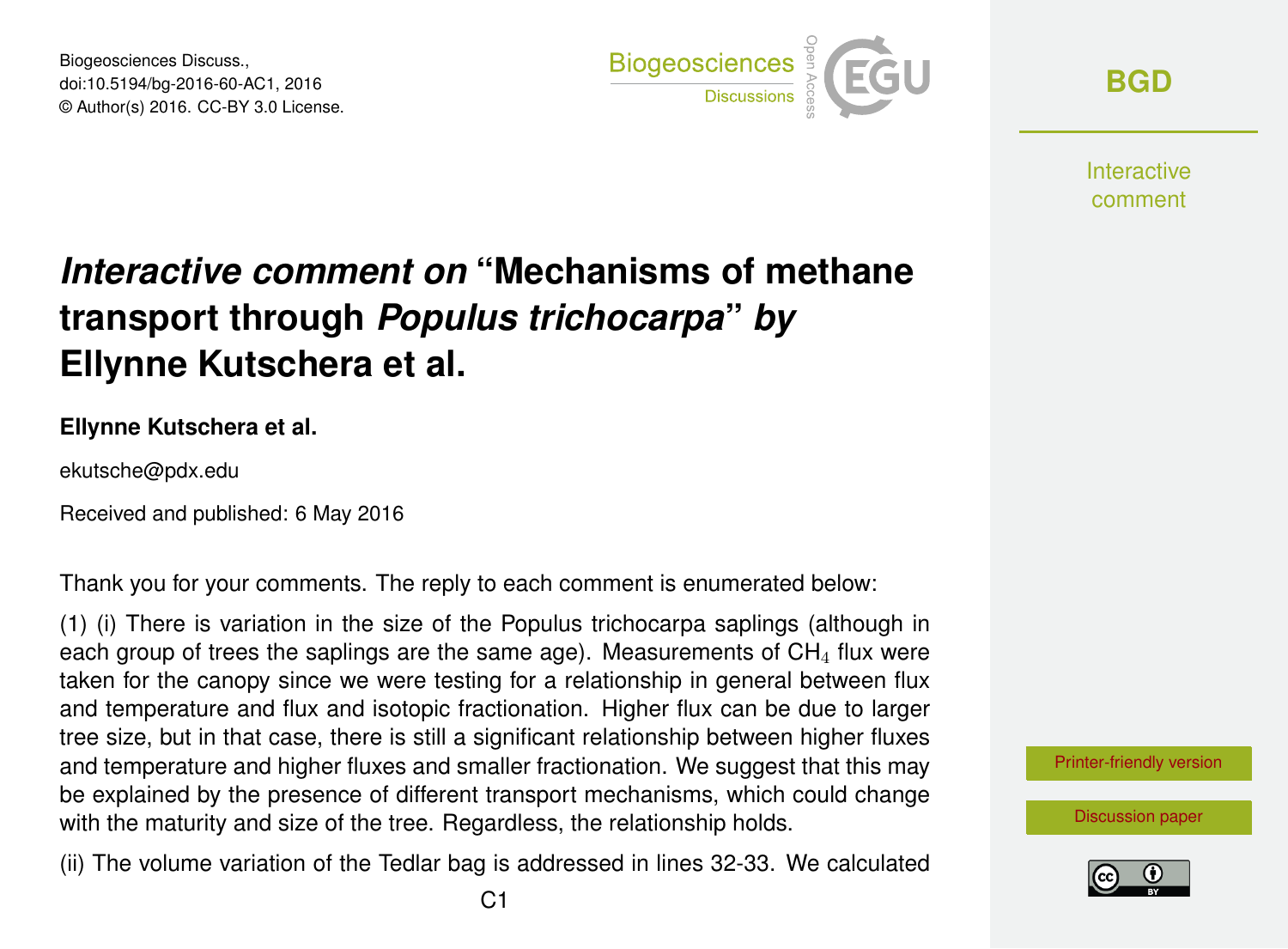the volume variation of the bag and found that it was not significant compared to the variation in CH<sub>4</sub> flux. That is, a  $+/-$  10 L variation in bag volume would lead to a  $+/$ difference of 0.15 ppm, which is well within  $+/-$  one standard deviation of the flux (0.42 ppm to 2.0 ppm).

(2) (i) The water temperature of the test chamber would have been in thermal equilibrium with the environment, as it was allowed to be in the greenhouse for 3-4 hours before the experiment. The temperature inside the tedlar bag may have varied; however, a difference in temperature between the green house and the interior of the bag during an experiment would have increased over time if they were initially at the same temperature. If this had a significant effect on flux, we should not have measured a generally linear relationship between  $CH<sub>4</sub>$  concentration in the bag and time.

(ii) We did combine our data sets and in spite of any physiological differences in the trees, the relationships between flux and temperature and fractionation held. This may demonstrate that these relationships are indeed independent of some physiological differences or genetic variation.

(3) (i) There is indeed a decrease of  $CH<sub>4</sub>$  flux with height of the main tree stem. Our estimation of total stem flux is an order of magnitude approximation to see if the canopy flux we measured with the Tedlar bag is comparable, since we were not able to measure flux from the entire stem. The order of magnitude is similar between the two, but we offer this only to suggest that our flux measurements could be explained by stem flux alone, not as proof.

(ii) Our calculations indicated that we should not be able to measure flux per leaf, as it would be below detection limits. Our trials with the leaf cuvette simply confirmed that no flux was in fact detectable, and were an auxiliary experiment.

(iii) The error shown for each data point in Fig. 3 is for the flux measurement. That is, each gas sample was divided into three parts run separately in the IRMS. The standard error is shown for each sample.

## **[BGD](http://www.biogeosciences-discuss.net/)**

Interactive comment

[Printer-friendly version](http://www.biogeosciences-discuss.net/bg-2016-60/bg-2016-60-AC1-print.pdf)

[Discussion paper](http://www.biogeosciences-discuss.net/bg-2016-60)